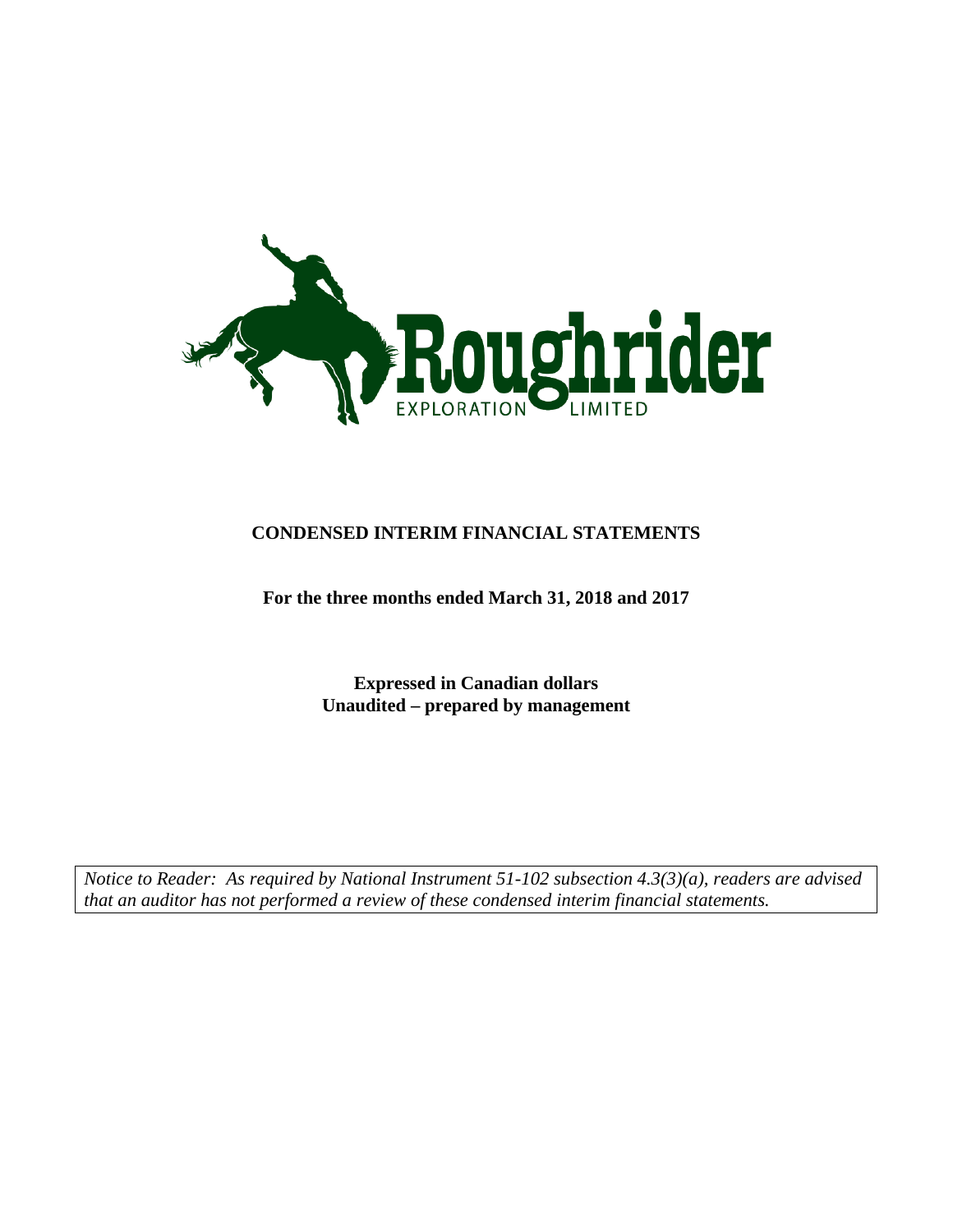## **STATEMENTS OF FINANCIAL POSITION**

*Expressed in Canadian Dollars Unaudited – Prepared by Management*

|                                                                                                                         | March 31,<br>2018                                                   | December 31,<br>2017                                                |
|-------------------------------------------------------------------------------------------------------------------------|---------------------------------------------------------------------|---------------------------------------------------------------------|
| <b>ASSETS</b>                                                                                                           |                                                                     |                                                                     |
| <b>Current assets</b><br>Cash<br>Receivables<br>Prepaid expenses                                                        | \$<br>173,367<br>17,495<br>3,900                                    | \$<br>294,710<br>16,338<br>3,999                                    |
|                                                                                                                         | 194,762                                                             | 315,047                                                             |
| <b>Non-current assets</b><br>Exploration property acquisition costs (Note 4)                                            | 1,345,990                                                           | 1,384,527                                                           |
|                                                                                                                         | \$<br>1,540,752                                                     | \$<br>1,699,574                                                     |
| <b>LIABILITIES AND SHAREHOLDERS' EQUITY</b>                                                                             |                                                                     |                                                                     |
| <b>Current liabilities</b><br>Accounts payable and accrued liabilities (Note 7)<br>Flow-through premium (Note 5)        | \$<br>261,839<br>32,614<br>294,453                                  | \$<br>300,499<br>32,982<br>333,481                                  |
| <b>Shareholders' equity</b><br>Capital stock (Note 6)<br>Other equity reserves<br>Deficit                               | \$<br>4,792,713<br>518,306<br>(4,064,720)<br>1,246,299<br>1,540,752 | \$<br>4,792,713<br>518,306<br>(3,944,926)<br>1,366,093<br>1,699,574 |
| Nature and continuance of operations (Note 1)<br>Related party transactions (Note 9)<br>Subsequent event (Note $4(a)$ ) |                                                                     |                                                                     |

## **On behalf of the Board of Directors on May 30, 2018**

*Signed "Scott Gibson" Signed "Alex Heath"*

Director Director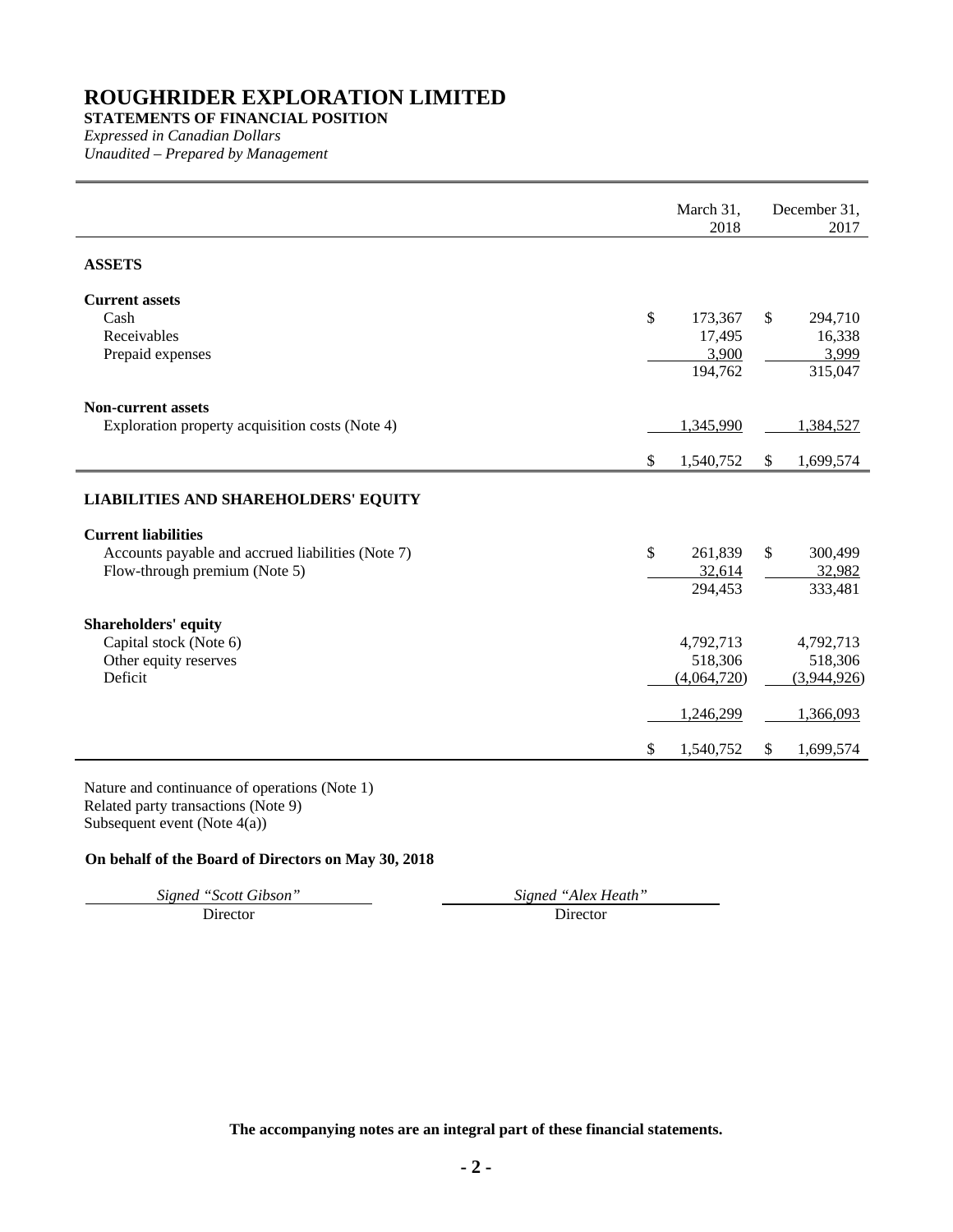## **CONDENSED INTERIM STATEMENTS OF LOSS AND COMPREHENSIVE LOSS**

*Expressed in Canadian Dollars Unaudited – Prepared by Management* FOR THE THREE MONTHS ENDED MARCH 31

|                                                           | 2018            |               | 2017            |
|-----------------------------------------------------------|-----------------|---------------|-----------------|
| Exploration expenses (Note 4)                             | \$<br>6,207     | $\mathbb{S}$  | 12,102          |
| Filing fees                                               | 2,464           |               | 4,359           |
| Flow-through premium recovery (Note 5)<br>Interest income | (368)           |               | (2,017)<br>(98) |
| Marketing                                                 | 184             |               | 11,673          |
| Office expenses                                           | 4,751           |               | 5,594           |
| Professional fees                                         | 4,552           |               | 15,408          |
| Salaries and personnel costs (Note 9)                     | 63,467          |               | 61,828          |
| Write off exploration property acquisition costs (Note 4) | 38,537          |               |                 |
| Loss and comprehensive loss for the period                | \$<br>(119,794) | <sup>\$</sup> | (108, 849)      |
| Basic and diluted loss per common share                   | \$<br>(0.00)    | <sup>S</sup>  | (0.00)          |
| Weighted average number of common shares outstanding      | 47,082,757      |               | 36,563,646      |

**The accompanying notes are an integral part of these condensed interim financial statements.**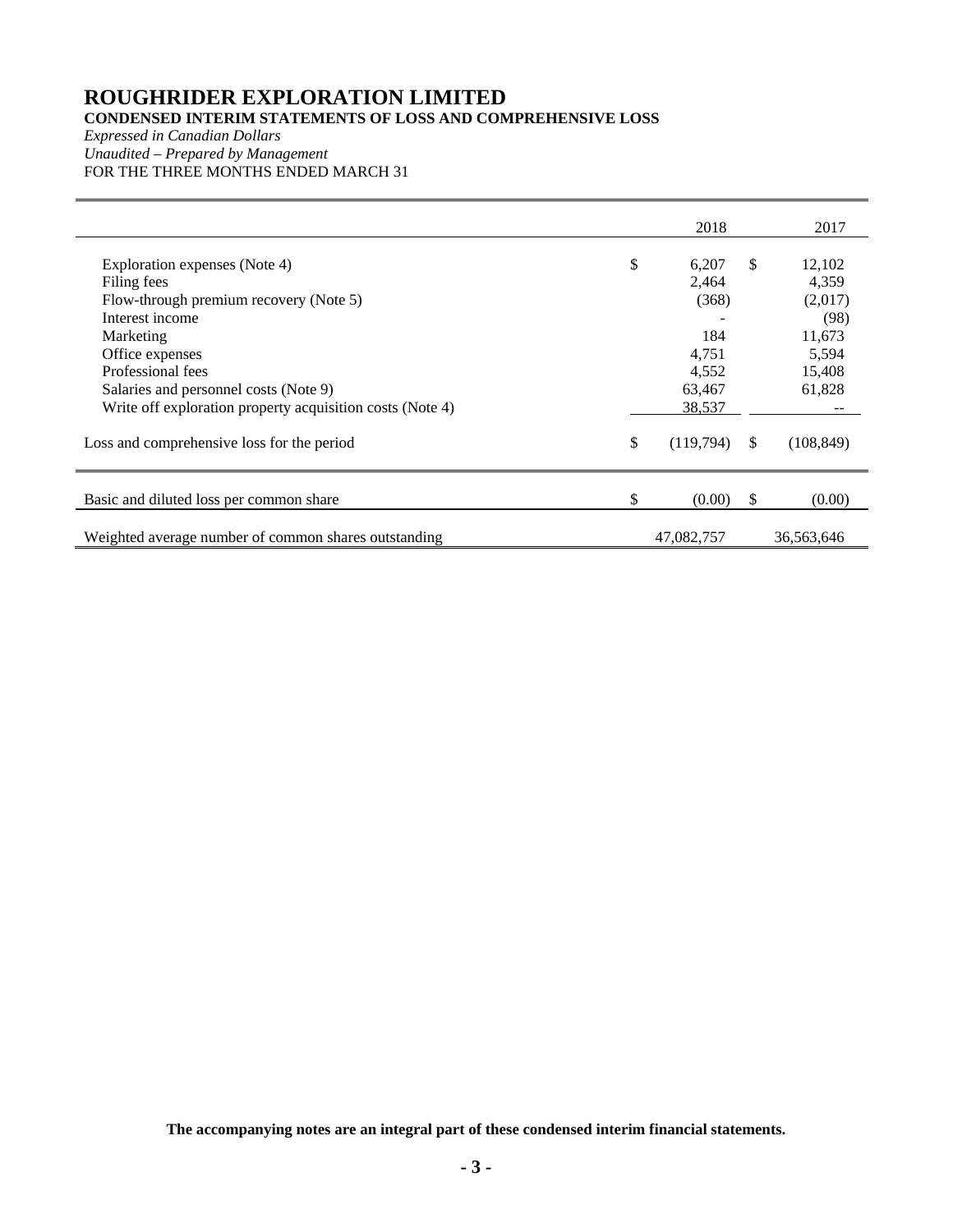## **CONDENSED INTERIM STATEMENT OF CHANGES IN SHAREHOLDERS' EQUITY**

*Expressed in Canadian Dollars*

*Unaudited – Prepared by Management*

|                                                            | <b>Capital Stock</b>       |                 |                                                  |                  |                               |
|------------------------------------------------------------|----------------------------|-----------------|--------------------------------------------------|------------------|-------------------------------|
|                                                            | Number of<br><b>Shares</b> | Amount          | <b>Other</b><br><b>Equity</b><br><b>Reserves</b> | <b>Deficit</b>   | <b>Total</b><br><b>Equity</b> |
| <b>Balance, December 31, 2016</b>                          | 36,374,757                 | \$4,274,221     | \$511,418                                        | \$(3,232,245)    | \$1,553,394                   |
| Private placement<br>Issuance costs<br>Loss for the period | 200,000                    | 10,000<br>(321) | --                                               | --<br>(108, 849) | 10,000<br>(321)<br>(108, 849) |
| Balance, March 31, 2017                                    | 36,574,757                 | \$4,283,900     | \$511,418                                        | \$(3,341,094)    | \$1,454,224                   |
| <b>Balance, December 31, 2017</b>                          | 47,082,757                 | \$4,792,713     | \$518,306                                        | \$(3,944,926)    | \$1,366,093                   |
| Loss for the period                                        |                            |                 |                                                  | (119,794)        | <u>(119,794)</u>              |
| Balance, March 31, 2018                                    | 47,082,757                 | \$4,792,713     | \$518,306                                        | \$(4,064,720)    | \$1,246,299                   |

**The accompanying notes are an integral part of these condensed interim financial statements.**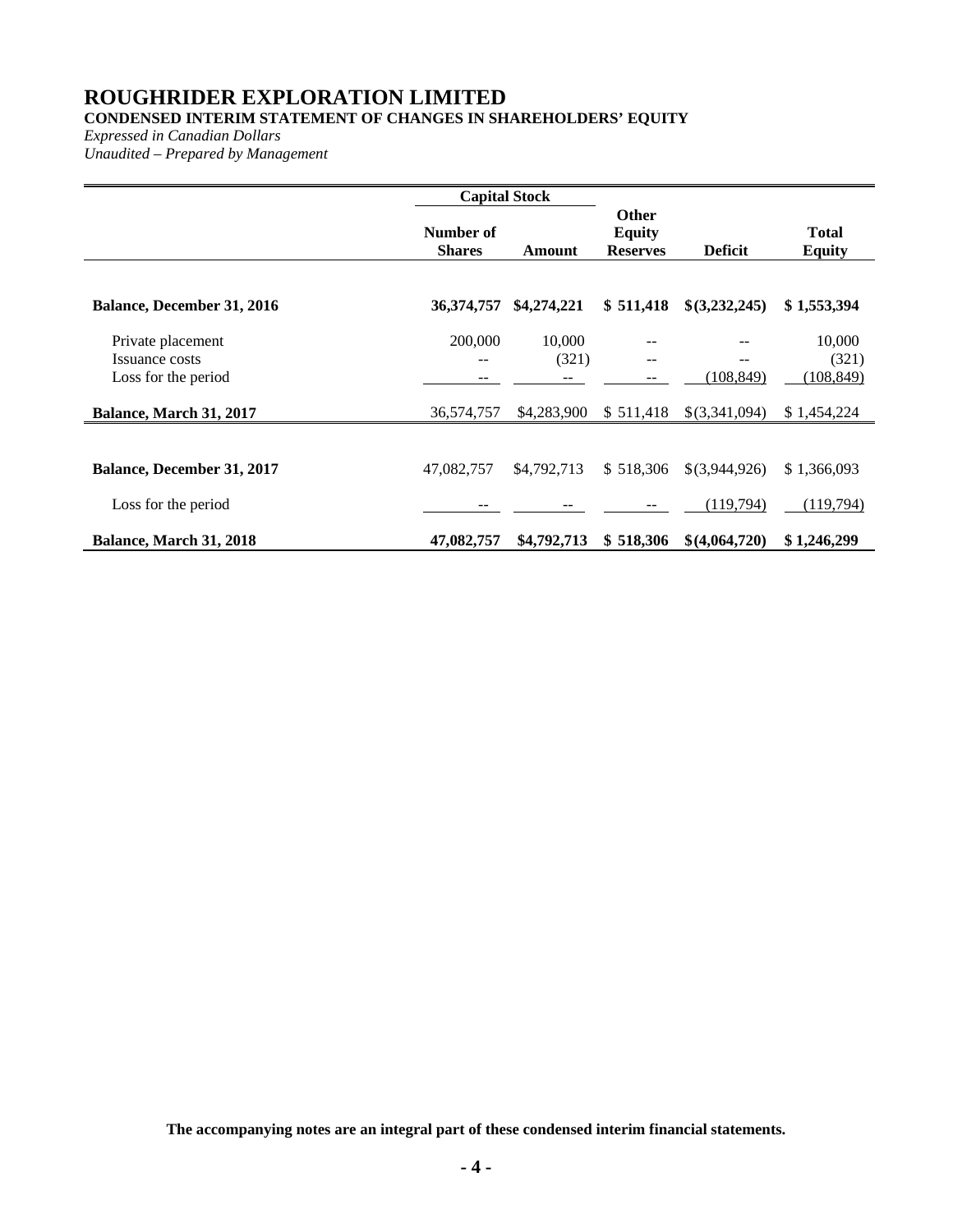## **ROUGHRIDER EXPLORATION LIMITED CONDENSED INTERIM STATEMENTS OF CASH FLOWS FOR THE THREE MONTHS ENDED MARCH 31**

*Expressed in Canadian Dollars*

*Unaudited – Prepared by Management*

|                                                           | 2018        | 2017         |
|-----------------------------------------------------------|-------------|--------------|
| <b>OPERATING ACTIVITIES</b>                               |             |              |
| Loss for the period                                       | \$(119,794) | \$(108, 849) |
| Items not affecting cash:                                 |             |              |
| Flow-through premium recovery (Note 5)                    | (368)       | (2,017)      |
| Write off exploration property acquisition costs (Note 4) | 38,537      |              |
| Changes in non-cash working capital items:                |             |              |
| Receivables                                               | (1,157)     | 32,553       |
| Prepaid expenses                                          | 99          | (210)        |
| Accounts payable and accrued liabilities                  | (38,660)    | 7,264        |
| Net cash used in operating activities                     | (121, 343)  | (71,259)     |
| <b>INVESTING ACTIVITIES</b>                               |             |              |
| Exploration property acquisition costs                    |             | (4,991)      |
| Net cash used in investing activities                     |             | (4,991)      |
| <b>FINANCING ACTIVITIES</b>                               |             |              |
| Shares and warrants issued in private placements          |             | 10,000       |
| Share issuance costs                                      |             | (321)        |
| Net cash generated through financing activities           |             | 9,679        |
| Decrease in cash for the period                           | (121, 343)  | (66, 571)    |
| Cash, beginning of period                                 | 294,710     | 476,425      |
| Cash, end of period                                       | \$173,367   | \$409,854    |
|                                                           |             |              |
| Cash paid during the period for interest and taxes        | \$<br>1,394 | \$           |

**The accompanying notes are an integral part of these condensed interim financial statements.**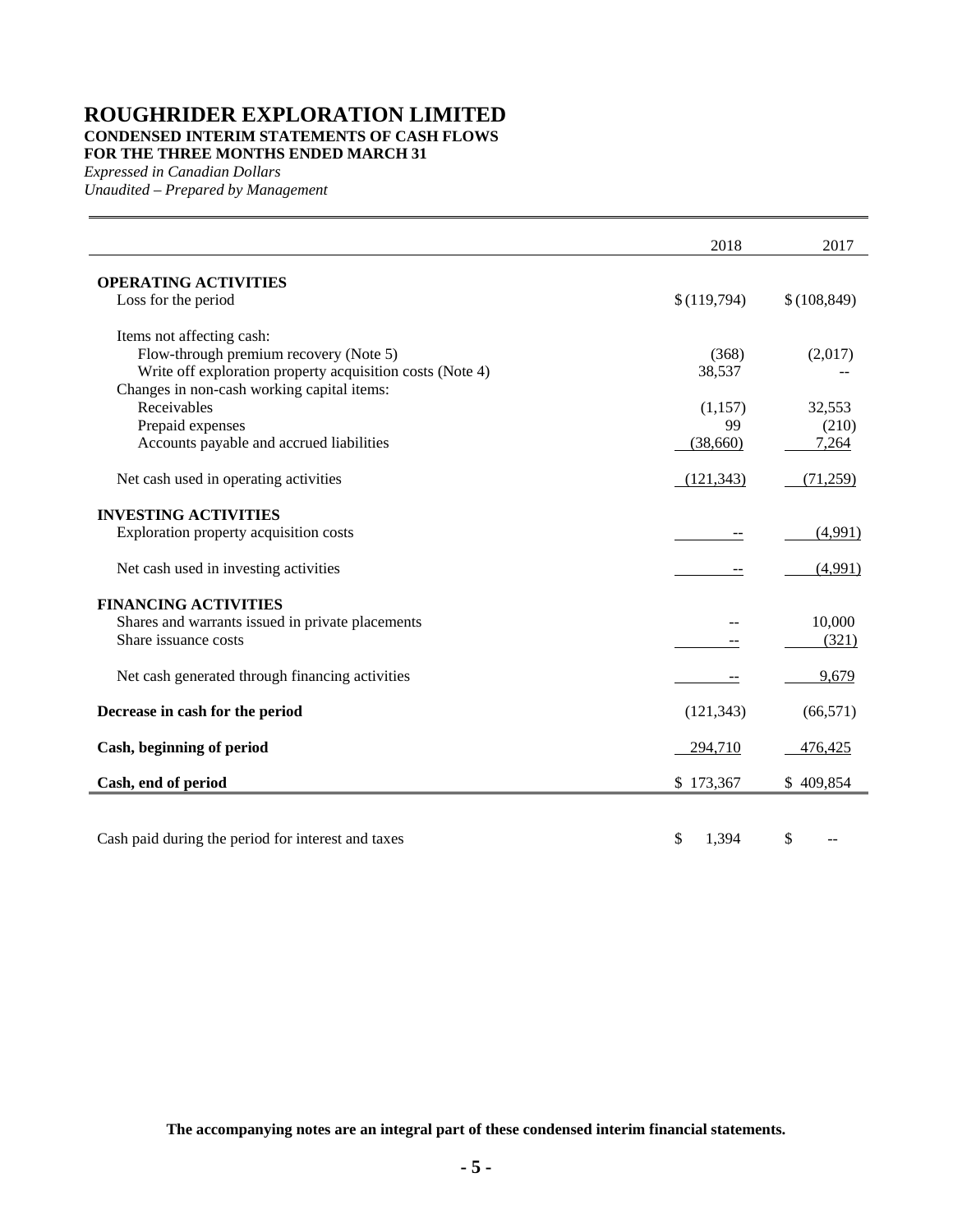NOTES TO THE CONDENSED INTERIM FINANCIAL STATEMENTS For the three months ended March 31, 2018 *Expressed in Canadian Dollars Unaudited – Prepared by Management*

## **1. NATURE AND CONTINUANCE OF OPERATIONS**

Roughrider Exploration Limited ("Roughrider" or the "Company") was incorporated on December 7, 2011 under the *British Columbia Business Corporations Act*. The Company is listed on the TSX Venture Exchange as a Tier 2 Mining Issuer. The principal business of the Company is the exploration and evaluation of mineral properties. The principal focus of the Company is exploring its portfolio of mineral properties, including the Genesis property, a uranium project located to the northeast of the Athabasca Basin in Saskatchewan, and the Silver Ace and Sterling properties in central British Columbia.

The address of the Company's head office is Suite 420 - 625 Howe Street, Vancouver, British Columbia, Canada, V6C 2T6. The address of the Company's registered office is 2500 - 700 West Georgia Street, Vancouver, British Columbia, Canada, V7Y 1B3.

These financial statements have been prepared in accordance with International Financial Reporting Standards ("IFRS") with the assumption that the Company will be able to realize its assets and discharge its liabilities in the normal course of business rather than through a process of forced liquidation. The financial statements do not include adjustments to amounts and classifications of assets and liabilities that might be necessary should the Company be unable to continue operations.

The Company has no source of revenue, has an accumulated deficit of \$4,064,720 at March 31, 2018, and expects to incur further losses in order to explore its mineral properties. These factors cast significant doubt upon the Company's ability to continue as a going concern and, therefore suggest that the Company may be unable to realize its assets and discharge its liabilities in the normal course of business.

The Company's continuing operations are dependent upon its ability to obtain sufficient financing to explore the Genesis property, and upon the successful exploration and development or sale of the Company's exploration projects. Although the Company has been successful in obtaining financing to begin this process, there is no assurance that it will be able to obtain adequate financing in the future, or that such financing will be on terms that are advantageous to the Company.

## **2. BASIS OF PREPARATION**

These condensed interim financial statements, including comparatives, have been prepared using accounting policies consistent with IFRS applicable to the preparation of interim financial statements as issued by the International Accounting Standards Board ("IASB") including International Accounting Standard ("IAS") 34 Interim Financial Reporting, and are consistent with interpretations by the International Financial Reporting Interpretations Committee ("IFRIC") which were effective as of May 30, 2018, the date the Board of Directors authorized these financial statements for issuance.

The preparation of these condensed interim financial statements required management to make certain estimates, judgments and assumptions that affect the reported amounts of assets and liabilities at the date of the condensed interim financial statements. Actual results could differ from these estimates. Critical estimates and judgments are discussed more fully in the Company's audited financial statements for the year ended December 31, 2017.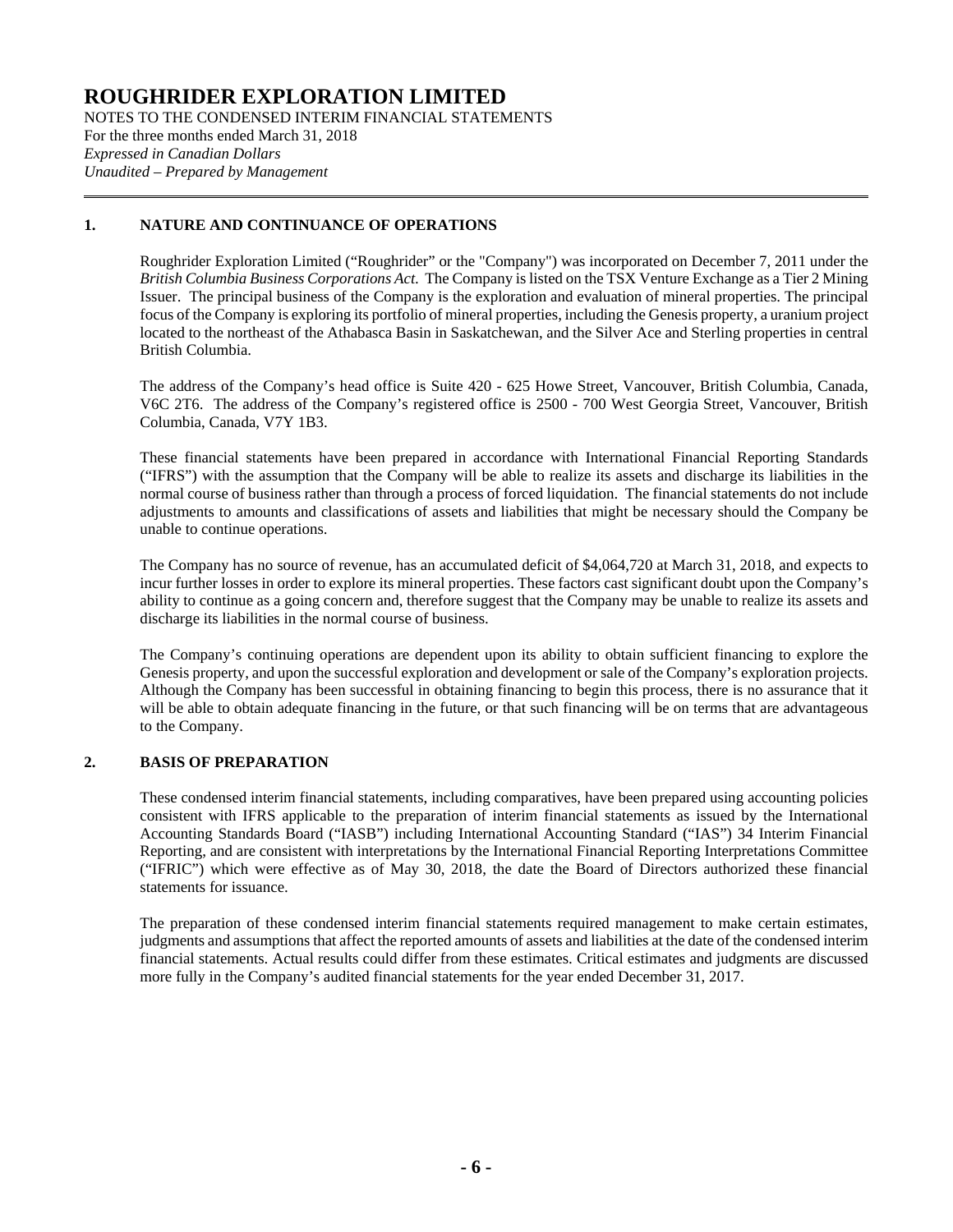NOTES TO THE CONDENSED INTERIM FINANCIAL STATEMENTS For the three months ended March 31, 2018 *Expressed in Canadian Dollars Unaudited – Prepared by Management*

## **3. SIGNIFICANT ACCOUNTING POLICIES**

### **a. Basis of presentation**

These condensed interim financial statements are expressed in Canadian dollars, the Company's functional and presentation currency, the currency of the primary economic environment in which it operates. These condensed interim financial statements have been prepared on a historical cost basis, except for financial instruments classified as *financial instruments at fair value through profit and loss* and *financial instruments at fair value through other comprehensive income*, which are stated at their fair value. In addition, these condensed interim financial statements have been prepared using the accrual basis of accounting except for cash flow information.

#### **b. New and revised standards and interpretations**

Accounting policies used in the preparation of these financial statements are consistent with those described in the Company's audited annual financial statements for the year ended December 31, 2017, except for the following changes to IFRS, which were adopted January 1, 2018:

*IFRS 9, Financial Instruments* ("IFRS 9") replaces *IAS 39, Financial Instruments: Recognition and Measurement* ("IAS 39") and introduces the new requirements for the classification, measurement and de-recognition of financial assets and financial liabilities. Specifically, IFRS 9 requires all recognized financial assets that are within the scope of IAS 39 to be subsequently measured at amortized cost or fair value. The amendment also introduces a third measurement category for financial assets: fair value through other comprehensive income, and includes a single, forward-looking 'expected loss' impairment model.

The following is the new accounting policy for financial instruments under IFRS 9:

Financial assets and liabilities are initially recognized at fair value on the statement of financial position when the Company becomes a party to the contractual provisions of the instrument. The Company has classified each financial instrument into one of the following categories: (1) financial assets or liabilities at fair value through profit or loss ("FVTPL"), (2) financial assets at fair value through other comprehensive income ("FVTOCI"), (3) financial assets available-for-sale, (4) financial assets held-to-maturity, (5) loans and receivables, and (6) other financial liabilities. Measurement in subsequent periods depends on the financial instrument's classification.

Financial assets and liabilities at FVTPL are subsequently measured at fair value with changes in those fair values recognized in profit or loss. Financial assets at FVTOCI are subsequently measured at fair value with changes in those fair values recognized in other comprehensive income (loss). Financial assets "available-for-sale" are subsequently measured at fair value with changes in fair value recognized in other comprehensive income (loss), net of tax. Financial assets "held-to-maturity", "loans and receivables", and "other financial liabilities" are subsequently measured at amortized cost using the effective interest rate method.

Financial instrument fair values are classified within a hierarchy that prioritizes the inputs to fair value measurement. The three levels of the fair value hierarchy are:

- Level 1 Valuation based on quoted prices (unadjusted) in active markets for identical assets or liabilities;
- Level 2 Valuation based on directly or indirectly observable inputs (other than Level 1 inputs) such as quoted interest or currency exchange rates; and
- Level 3 Valuation based on significant inputs that are not based on observable market data such as discounted cash flow methodologies based on internal cash flow forecasts.

The Company's cash is classified as FVTPL. Subsequent measurement is at fair value using level 1 observable inputs. Changes in fair value are recognized in profit or loss.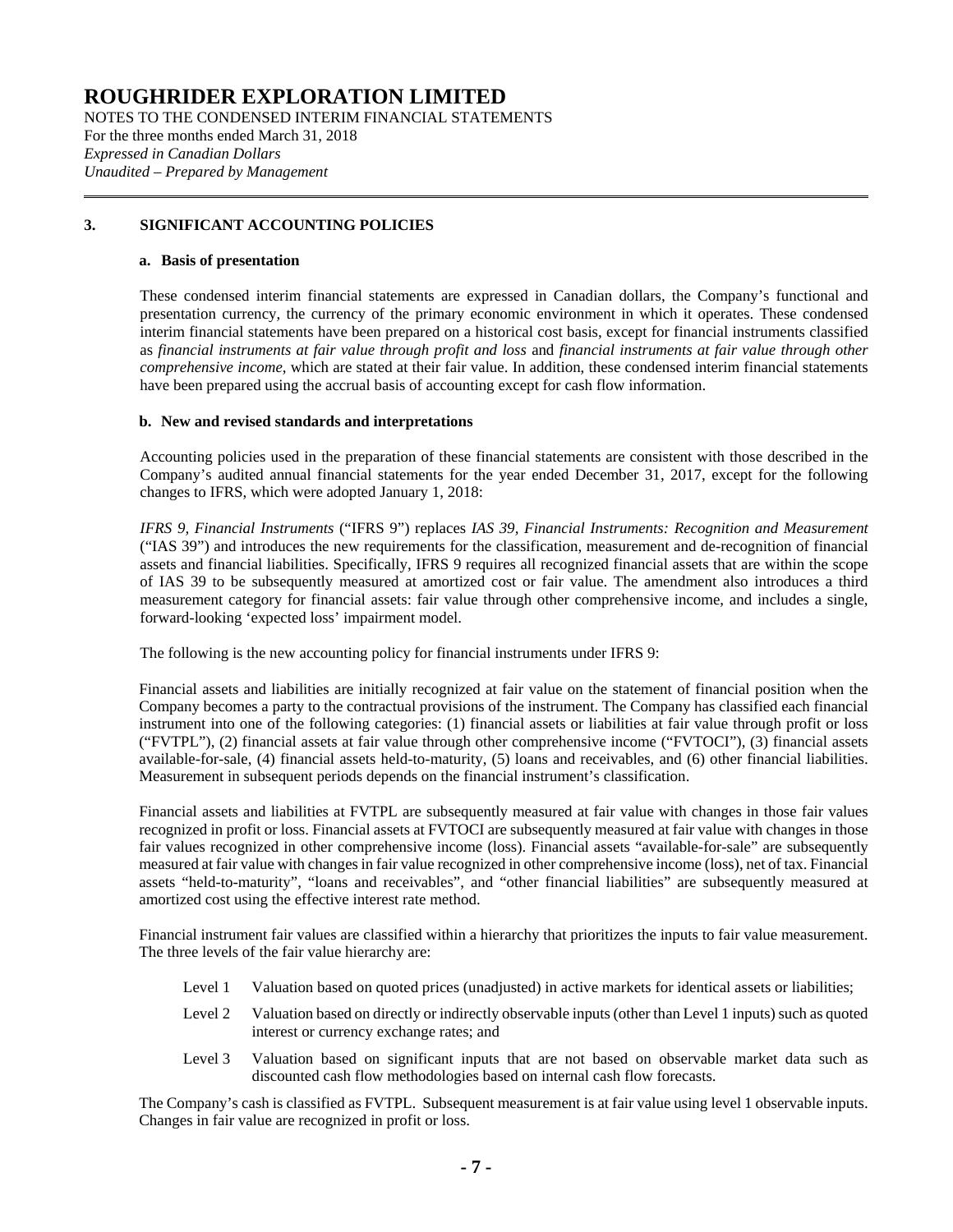NOTES TO THE CONDENSED INTERIM FINANCIAL STATEMENTS For the three months ended March 31, 2018 *Expressed in Canadian Dollars Unaudited – Prepared by Management*

## **3. SIGNIFICANT ACCOUNTING POLICIES (CONTINUED)**

### **b. New and revised standards and interpretations (continued)**

Receivables are classified as loans and receivables and are thus recorded at amortized cost using the effective interest rate method. Amounts are recorded net of anticipated collection costs, if any. Due to their predominantly short term nature, the Company estimates that their fair values approximate their carrying values.

Accounts payable and accrued liabilities are classified as other financial liabilities, initially recorded at fair value and subsequently measured at amortized cost using the effective interest rate method. Due to the short-term nature of these amounts, the Company estimates that their fair value approximates their carrying value.

As the accounting reflected by the adoption of IFRS 9 under the above classifications and election is similar to that of IAS 39, there will be no impact on the Company's financial statements and no restating of prior periods will be required.

#### **c. Recent accounting pronouncements**

#### For the Company's year ended December 31, 2019:

*IFRS 16, Leases:* This new standard eliminates the classification of leases as either operating leases or finance leases and introduces a single lessee accounting model which requires the lessee to recognize assets and liabilities for all leases with a term of longer than 12 months. The Company has no leases as at March 31, 2018, therefore the Company believes that IFRS 16 will not have a material impact on the Company's financial statements.

## **4. EXPLORATION PROPERTY**

## **a. Acquisition costs**

<span id="page-7-0"></span>

|                                |                 |    |                   | Other                    |           |
|--------------------------------|-----------------|----|-------------------|--------------------------|-----------|
|                                | Genesis         |    | <b>Iron Butte</b> | Canadian                 |           |
|                                | property        |    | property          | properties               | Total     |
| Balance, December 31, 2016     | \$<br>1,196,112 | -S | -                 | \$<br>\$<br>$\mathbf{r}$ | 1,196,112 |
| Cash payment                   |                 |    | 33,287            |                          | 33,287    |
| Share payment                  | 137,500         |    | 5,250             |                          | 142,750   |
| Staking costs                  |                 |    |                   | 31,199                   | 31,199    |
| Write-off of acquisition costs |                 |    |                   | (18, 821)                | (18, 821) |
| Balance, December 31, 2017     | 1,333,612       |    | 38,537            | 12,378                   | 1,384,527 |
| Write-off of acquisition costs |                 |    | (38,537)          |                          | (38, 537) |
| Balance, March 31, 2018        | 1,333,612       | S  | $\sim$            | 12,378<br>S              | 1,345,990 |

## *Genesis property*

On July 16, 2014, the Company entered into an option agreement, subsequently amended, with Kivalliq Energy Corp, ("Kivalliq") under which Roughrider may earn up to an 85% interest in Kivalliq's Genesis uranium project (the "Genesis property") located in the Athabasca Basin region of Canada.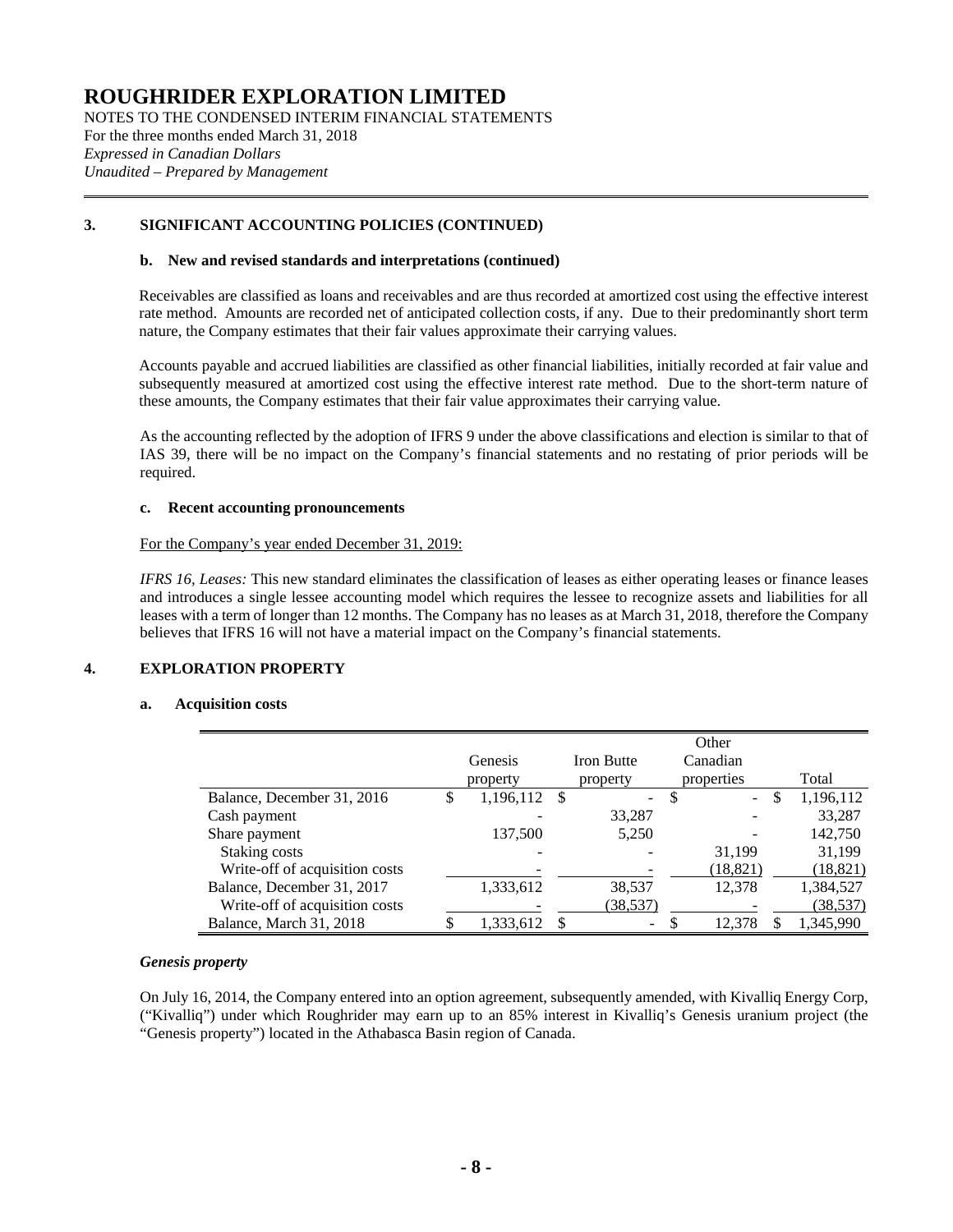NOTES TO THE CONDENSED INTERIM FINANCIAL STATEMENTS For the three months ended March 31, 2018 *Expressed in Canadian Dollars Unaudited – Prepared by Management*

## **[4.](#page-7-0) EXPLORATION PROPERTY (CONTINUED)**

### **a. Acquisition costs (continued)**

#### *Genesis property (continued)*

Under the terms of the amended option agreement, the Company may earn an initial 50% interest by making cash payments, incurring expenditures, and issuing shares as follows:

|                                        | Payments         | Expenditures       | Common shares            |
|----------------------------------------|------------------|--------------------|--------------------------|
| On the effective date of the agreement | $$125,000^{(1)}$ | N/A                | 1,969,828(1)             |
| On or before December 31, 2014         | N/A              | $$1,000,000^{(1)}$ | N/A                      |
| On signing of the amending agreement   | $$400,000^{(1)}$ | N/A                | N/A                      |
| On or before August 31, 2016           | N/A              | N/A                | 1,969,828 <sup>(4)</sup> |
| On or before August 31, 2017           | $$175,000^{(2)}$ | \$1,100,000        | N/A                      |
| Total                                  | \$700,000        | $$2,100,000^{(3)}$ | 3,939,656                |

(1) This amount has been paid, this expenditure incurred, or these shares issued as of December 31, 2015.

 $^{(2)}$  This amount was paid, at Roughrider's election, through the issuance of 2,500,000 shares with a fair value of \$137,500 on August 30, 2017, the date of issue.

 $^{(3)}$  As of March 31, 2018, the Company has incurred cumulative expenditures of \$2,149,419 including GST, as allowed under the amended option agreement.

(4) These shares have been issued as of December 31, 2016.

As at March 31, 2018, all requirements above have been met and the Company has earned a 50% interest in the Genesis property.

The Company may acquire a further 35% interest (for an aggregate 85% interest) by making cash payments, incurring expenditures, and issuing shares as follows:

|                              | Payments          | Expenditures | Common shares |
|------------------------------|-------------------|--------------|---------------|
| On or before August 31, 2018 | $$250,000^{(1)}$  | N/A          | N/A           |
| On or before August 31, 2019 | $$450,000^{(1)}$$ | \$2,500,000  | N/A           |

(1) This amount may be paid either in cash or in shares, at Roughrider's election.

During the year ended December 31, 2016, Roughrider acquired additional claims within the boundary of the Genesis project for the issuance of 75,000 common shares, valued at \$9,000, and the creation of a 2% net smelter returns royalty ("NSR") on production from the area covered by the licenses. The NSR may be reduced to 1% by the payment of \$500,000 within six months of publishing a feasibility study incorporating the area covered by the licences.

## *Iron Butte property*

On June 21, 2017, the Company entered into an option agreement under which Roughrider may earn a 100% interest in certain mining claims comprising the Iron Butte oxide gold-silver project in Lander County, Nevada (the "Iron Butte property").

Under the terms of the option agreement, the Company could earn a 100% interest by making certain cash payments and issuing shares. Subsequent to March 31, 2018, the Company terminated the Iron Butte option agreement. Accordingly, the Company has written off \$38,537 in related acquisition costs as at March 31, 2018.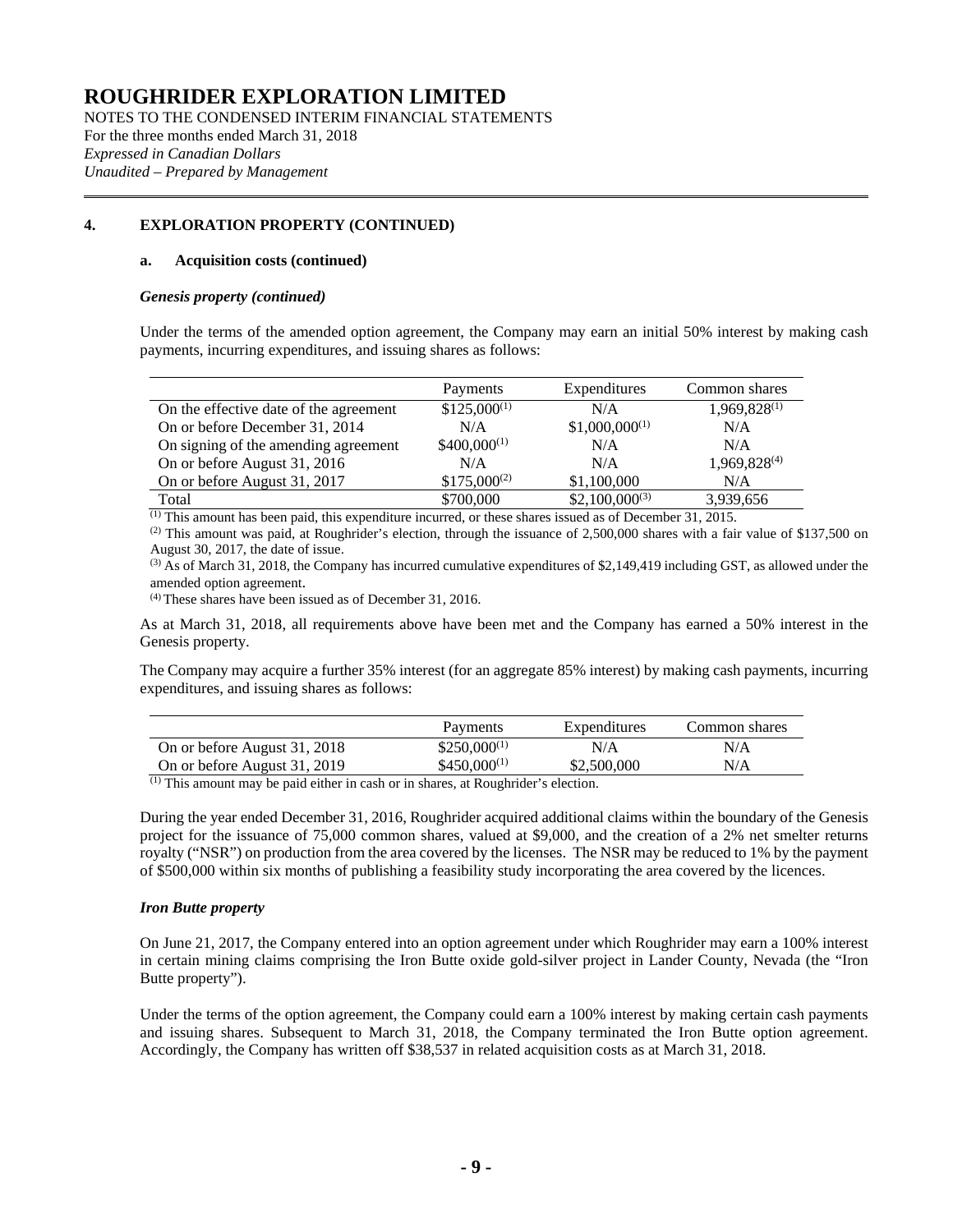NOTES TO THE CONDENSED INTERIM FINANCIAL STATEMENTS For the three months ended March 31, 2018 *Expressed in Canadian Dollars Unaudited – Prepared by Management*

## **[4.](#page-7-0) EXPLORATION PROPERTY (CONTINUED)**

### **a. Acquisition costs (continued)**

#### *Sabin property*

On March 3, 2017, the Company entered into a letter agreement with Commander Resources Ltd. ("Commander") to acquire up to a 100% interest in Commander's Sabin zinc-copper-silver property in Northwestern Ontario, Canada. On June 2, 2017, the Company terminated the letter agreement.

During the year ended December 31, 2017 the Company also staked certain claims contiguous to the Sabin property in Northwestern Ontario, Canada at a cost of \$18,821; these costs were written off as at December 31, 2017 as the Company has no intentions of advancing the project.

#### *Silver Ace property*

On November 16, 2017, the Company acquired, by staking, the Silver Ace property, located near Houston, BC, at a cost of \$6,189.

#### *Sterling property*

On November 22, 2017, the Company acquired, by staking, the Sterling property, located near Houston, BC, at a cost of \$6,189.

#### **b. Exploration expenses**

The Company incurred the following exploration expenditures during the three months ended March 31, 2018 and 2017:

|                                    | 2018        | 2017   |
|------------------------------------|-------------|--------|
|                                    |             |        |
| Geological consulting              | \$<br>3,999 | 5,968  |
| Geophysical survey (data analysis) | --          | 4,364  |
| Geophysical survey (ground)        | 2,208       | 348    |
| Materials                          | --          | 250    |
| Travel                             | $- -$       | 1,172  |
| Total                              | 6.207       | 12,102 |

## **5. FLOW THROUGH PREMIUM LIABILITY**

On December 21, 2017, the Company completed a flow-through private placement of 3,333,000 flow-through units at a price of \$0.06 per flow-through unit for gross proceeds of \$199,980. Each flow-through unit consisted of one flow-through share and one-half of one share purchase warrant, each warrant exercisable into one non-flow-through common share at a price of \$0.10 per share. A \$33,330 flow-through share premium liability was recorded pursuant to this financing. Upon incurring qualifying expenditures of \$2,089 for the year ended December 31, 2017, the flowthrough share premium liability was partially extinguished, and a recovery of this liability was recorded in the Statements of Loss and Comprehensive Loss, in the amount of \$348. Additional qualifying expenditures of \$2,209 were incurred for the period ended March 31, 2018 and a recovery of the flow-through share premium liability was partially extinguished in the amount of \$368.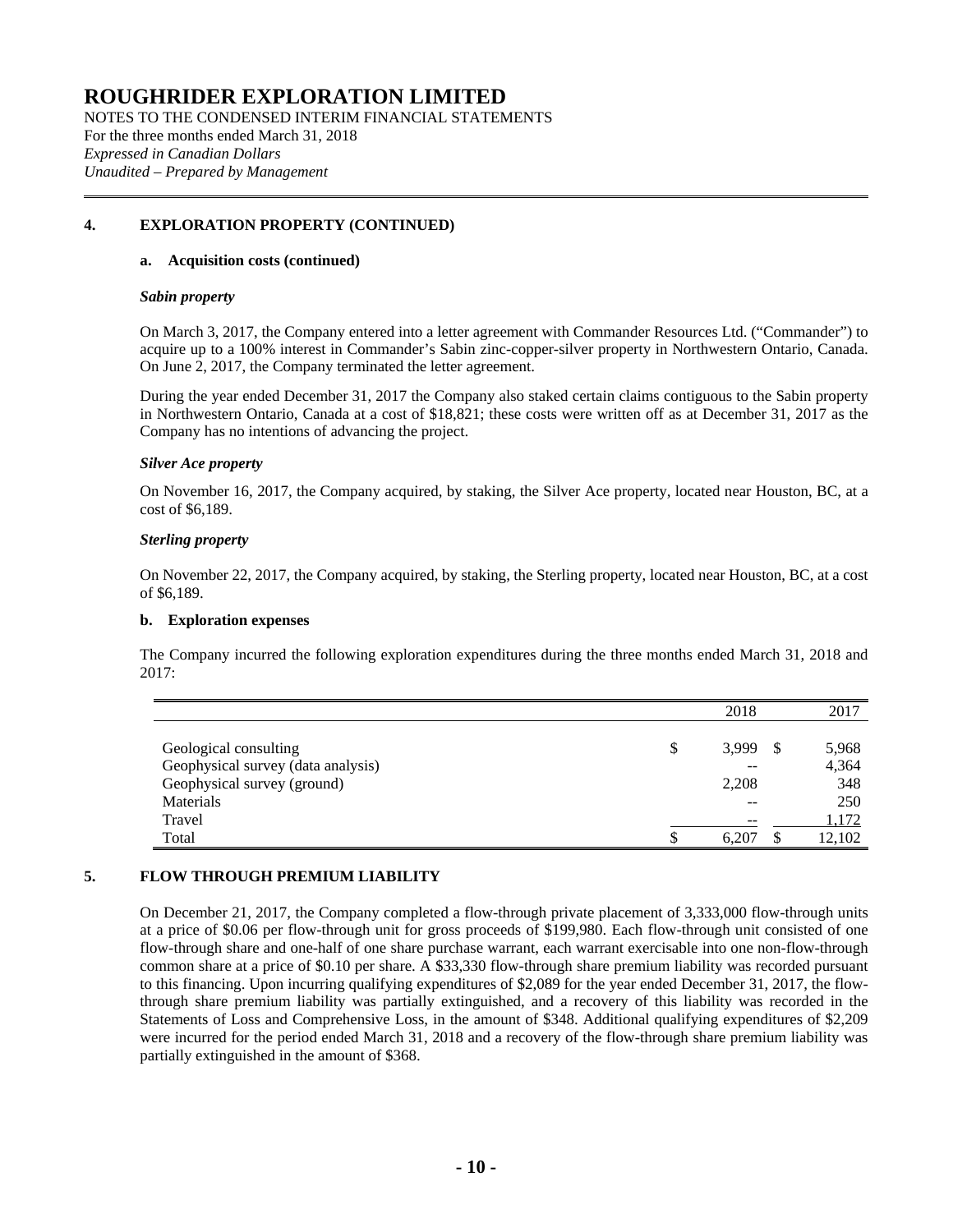NOTES TO THE CONDENSED INTERIM FINANCIAL STATEMENTS For the three months ended March 31, 2018 *Expressed in Canadian Dollars Unaudited – Prepared by Management*

## **5. FLOW THROUGH PREMIUM LIABILITY (CONTINUED)**

On December 30, 2016, the Company completed a flow-through private placement of 5,101,000 flow-through shares at a price of \$0.06 per share for gross proceeds of \$306,060. A \$51,010 flow-through share premium liability was recorded pursuant to this financing. Upon incurring qualifying expenditures of \$306,060 for the year ended December 31, 2017, the flow-through share premium liability was extinguished, and a recovery of this liability was recorded in the Statements of Loss and Comprehensive Loss, in the amount of \$51,010.

## **6. CAPITAL STOCK**

## **Authorized**

Unlimited common shares with no par value and unlimited preferred shares with no par value.

#### **Issuances**

#### *2018 transactions*

There were no share capital transactions during the period ended March 31, 2018.

#### *2017 transactions*

On January 5, 2017, the Company closed the final tranche of the non-brokered private placement financing and issued 200,000 additional non-flow through shares for proceeds of \$10,000. The Company incurred additional costs of \$321 in connection with this financing.

On July 13, 2017, the Company issued 75,000 common shares valued at \$5,250 due under the Iron Butte property option agreement described in Note 4.

On August 30, 2017, the Company issued 2,500,000 common shares valued at \$137,500 which was due under the Genesis property option agreement described in Note 4.

On December 21, 2017, the Company closed a flow-through private placement of 3,333,000 flow-through units (the "2017 FT Units") at a price of \$0.06 per 2017 FT Unit for aggregate proceeds of \$199,980, 600,000 non-flow-through units (the "2017 Non-FT Units") at a price of \$0.05 per 2017 Non-FT Unit for aggregate proceeds of \$30,000, and an aggregate of 4,000,000 non-flow-through common shares (the "2017 Non-FT Shares") at a price of \$0.05 per 2017 Non-FT Share for aggregate proceeds of \$200,000. The 2017 FT Units consist of one flow-through common share and one half of one share purchase warrant, and the 2017 Non-FT Units consist of one common share and one share purchase warrant. Each whole warrant entitles the holder to purchase one non-flow-through common share at a price of \$0.10 per common share until December 21, 2019. The Company paid cash finder's fees of \$14,349 and issued 243,810 finder's warrants valued at \$6,888. The finder's warrants have the same terms as the warrants bundled in the units. The Company incurred additional costs of \$9,350 in connection with this financing.

## **Escrowed shares**

As at March 31, 2018, the Company had nil shares held in escrow (December 31, 2017 – nil). Tranches of 15% (486,000 shares each) were released every 6 months, with the final tranche being released on July 16, 2017.

## **Stock options**

The Company has established a share purchase option plan whereby the Board of Directors may grant options to directors, officers, employees or consultants.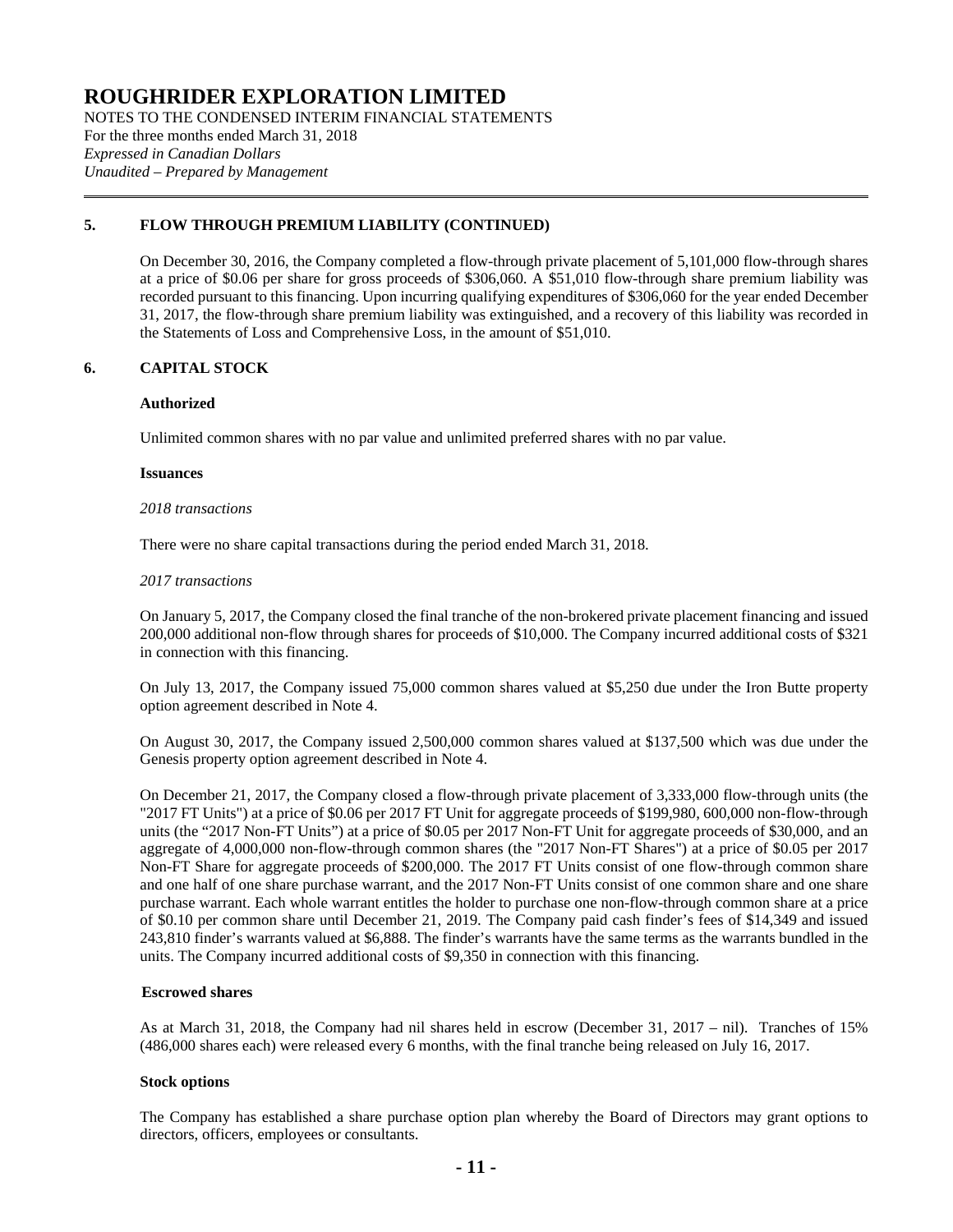NOTES TO THE CONDENSED INTERIM FINANCIAL STATEMENTS For the three months ended March 31, 2018 *Expressed in Canadian Dollars Unaudited – Prepared by Management*

## **6. CAPITAL STOCK (CONTINUED)**

### **Stock options (continued)**

The Company has been authorized by its shareholders to grant stock options numbering up to ten percent (10%) of the number of common shares issued and outstanding. Under the plan, the exercise price of each option shall be determined by the directors but will in no event be less than the discount market price for the common shares. Stock options granted are subject to a maximum term of 10 years and vest at the discretion of the Board of Directors. Options granted to consultants performing investor relations activities shall vest over a minimum of 12 months with no more than one quarter of such options vesting in any 3-month period.

Details of stock option activity are as follows:

|                                          | Number of options | Weighted average<br>exercise price |
|------------------------------------------|-------------------|------------------------------------|
| Outstanding, December 31, 2016 and 2017, |                   |                                    |
| and March 31, 2018                       | 2,400,000         | \$0.20                             |

The following table summarizes information about stock options outstanding and exercisable to directors, officers, employees and consultants as at March 31, 2018:

| Grant date    | Expiry date                                 | Exercise<br>price | Number of options<br>outstanding and<br>exercisable | Remaining<br>contractual life |
|---------------|---------------------------------------------|-------------------|-----------------------------------------------------|-------------------------------|
| Aug. 7, 2014  | Aug. 7, 2019                                | \$0.22            | 1,950,000                                           | $1.35$ years                  |
| Feb. 1, 2016  | Feb. 1, 2021                                | \$0.12            | 250,000                                             | 2.84 years                    |
| Dec. 20, 2016 | Dec. 20, 2021                               | \$0.07            | 200,000                                             | 3.73 years                    |
|               | Weighted average remaining contractual life |                   |                                                     | $2.10$ years                  |

## **Warrants**

Details of warrant activity are as follows:

|                                | Number of warrants | Weighted average<br>exercise price |
|--------------------------------|--------------------|------------------------------------|
| Outstanding, December 31, 2016 | 10,924,050         | \$0.25                             |
| <b>Issued</b>                  | 2,510,310          | \$0.10                             |
| Expired                        | (7,050,476)        | \$0.32                             |
| Outstanding, December 31, 2017 | 6,383,884          | \$0.10                             |
| Expired                        | (1,078,004)        | \$0.12                             |
| Outstanding, March 31, 2018    | 5,305,880          | \$0.10                             |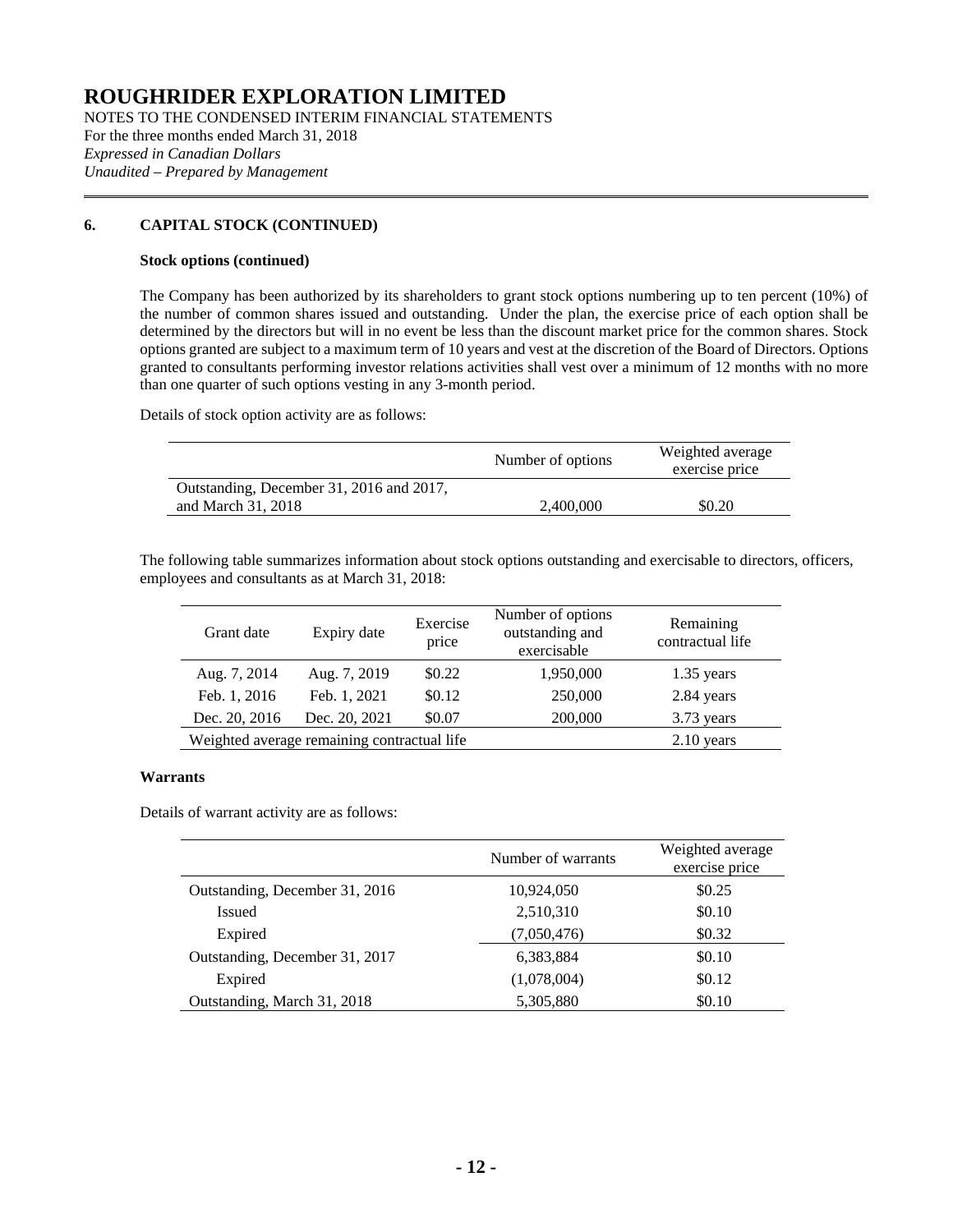NOTES TO THE CONDENSED INTERIM FINANCIAL STATEMENTS For the three months ended March 31, 2018 *Expressed in Canadian Dollars Unaudited – Prepared by Management*

## **6. CAPITAL STOCK (CONTINUED)**

### **Warrants (continued)**

As at March 31, 2018, the outstanding stock purchase warrants were as follows:

| Expiry date                                  | Exercise price | Number of warrants | Remaining<br>contractual life |
|----------------------------------------------|----------------|--------------------|-------------------------------|
| December 30, 2018                            | \$0.10         | $2,795,570^{(1)}$  | $0.75$ years                  |
| December 21, 2019                            | \$0.10         | $2,510,310^{(2)}$  | $1.73$ years                  |
| Weighted average remaining contractual life: |                |                    | 1.21 years                    |

 $(1)$  245,070 of which are finder's warrants

 $(2)$  243,810 of which are finder's warrants

The fair values of the finder's warrants issued were calculated using the Black-Scholes Option Pricing Model, based on the following weighted average assumptions:

|                                 | Period ended<br>March 31, 2018 | Year ended<br>December 31, 2017 |
|---------------------------------|--------------------------------|---------------------------------|
| Exercise price                  |                                | \$0.10                          |
| Average risk-free interest rate |                                | 1.66%                           |
| Expected dividend yield         |                                | $0.00\%$                        |
| Expected stock price volatility |                                | 125.25%                         |
| Expected life                   |                                | $2.00$ years                    |
| Value per warrant               |                                | \$0.029                         |

## **7. RELATED PARTY TRANSACTIONS**

Related parties and related party transactions impacting the accompanying financial statements are summarized below and include transactions with the following individuals or entities:

## **Key management personnel:**

Key management personnel are those persons that have the authority and responsibility for planning, directing and controlling the activities of the Company, directly or indirectly. Key management includes executive and nonexecutive members of the Company's Board of Directors, the CEO, CFO, and a vice president. During the period ended March 31, 2018, the CEO and a vice president of the Company were paid compensation of \$38,750 (2017 - \$53,000) which isincluded in salaries, marketing and exploration expenses; non-executive members of the Company's Board of Directors received no cash compensation or stock options.

## **Other related parties:**

During the period ended March 31, 2018:

- a) Legal services valued at \$1,547 (2017 \$11,479) were received from a law firm for which one of the directors of the Company is a partner; and
- b) The Company paid \$654 (2017 \$1,587) for administrative services and \$12,600 (2017 \$2,500) for rent expense to a company owned by a director and officer of the Company.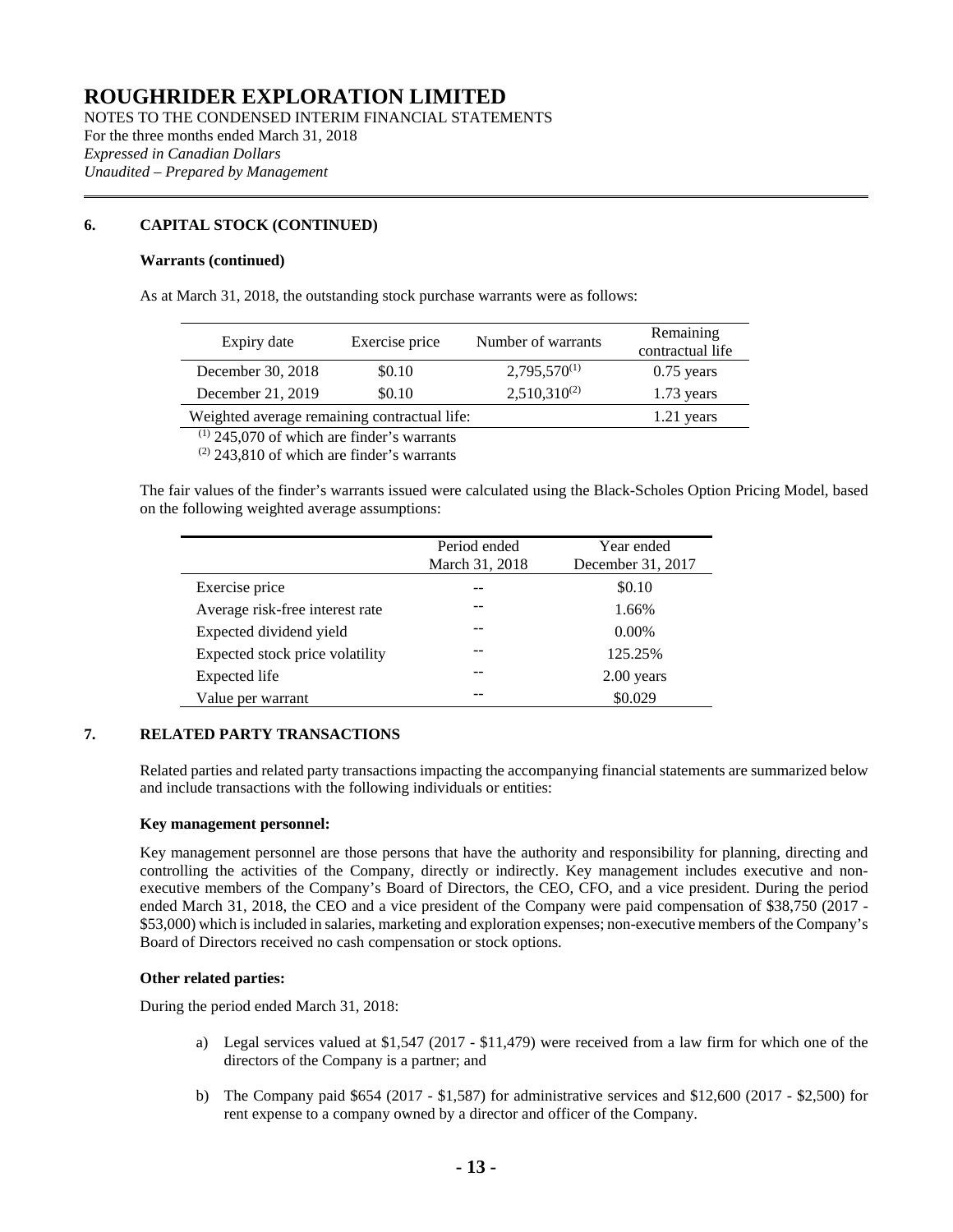NOTES TO THE CONDENSED INTERIM FINANCIAL STATEMENTS For the three months ended March 31, 2018 *Expressed in Canadian Dollars Unaudited – Prepared by Management*

## **7. RELATED PARTY TRANSACTIONS (CONTINUED)**

As at March 31, 2018, the Company owed \$121,201 (December 31, 2017 – \$119,964) to related parties, which is included in accounts payable and accrued liabilities.

## **8. CAPITAL DISCLOSURES**

The Company manages its common shares, options and warrants as capital, each components of shareholders' equity. As at March 31, 2018, the Company's shareholders' equity was \$1,246,299. As the Company is an exploration-stage mining company, its principal source of funds is from the issuance of common shares (See Note 1). When managing the capital structure, the Company's competing objectives are to minimize the number of shares issued and to raise sufficient capital to both safeguard its ability to continue as a going concern, and to execute near-term exploration objectives. The Company has not established any quantitative capital management criteria as the competing objectives require subjective analysis.

There were no changes to the Company's approach to capital management during the period ended March 31, 2018.

The Company is not subject to any externally imposed capital requirements.

## **9. FINANCIAL INSTRUMENTS AND RISK MANAGEMENT**

#### **Financial risk factors**

The Company's risk exposures and the impact on the Company's financial statements are summarized below.

## *Credit risk*

Financial instruments that potentially subject the Company to a significant concentration of credit risk consist primarily of cash and cash equivalents. The Company limits its exposure to credit loss by placing its cash with a major Canadian bank. The Company's only significant receivable at March 31, 2018 relates to a sales tax refund from the Government of Canada, who is not considered a default risk.

## *Liquidity risk*

The Company is exposed to liquidity risk. All of the Company's current financial liabilities are anticipated to mature within the next fiscal period. The Company intends to settle these with funds from its positive working capital position.

## *Market risk*

Market risk is the risk of loss that may arise from changes in market factors such as interest rates, commodity prices, equity prices, and foreign currency fluctuations.

#### *a) Interest rate risk*

Interest rate risk on cash is minimal because these investments generally have a fixed yield rate. As at March 31, 2018 the Company did not have any interest bearing debt.